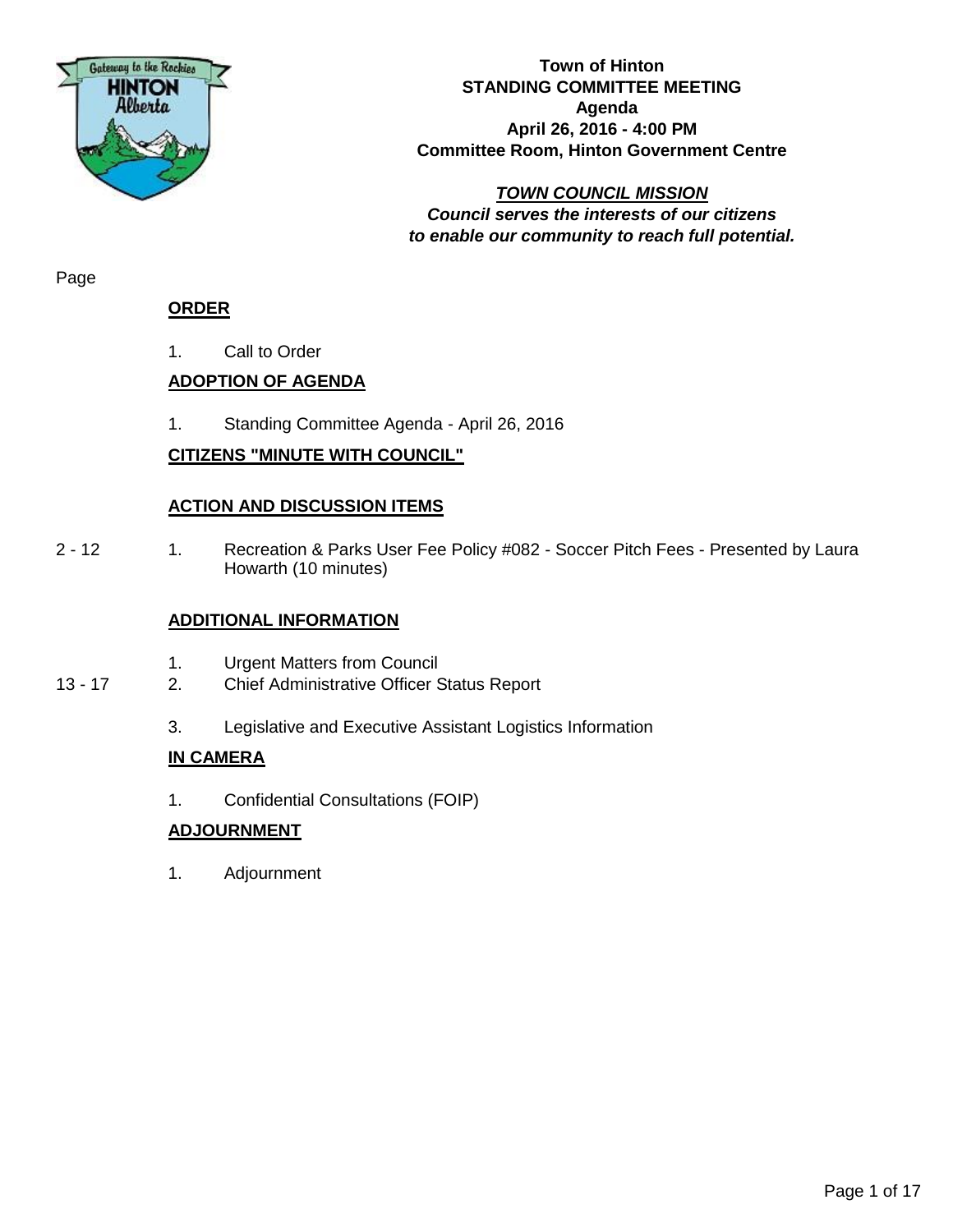# **MEMORANDUM**



**Date:** April 21, 2016 **To: Standing Committee Meeting of April 26, 2016 From:** Laura Howarth, Director of Community Services **RE:** Recreation & Parks Use Fee Policy #082 – Soccer Pitch Fees

This item is before Council at their request from the April 19, 2016 Regular Meeting to "bring the Recreation & Parks User Fee Policy #082 to Standing Committee no later than May 10, 2016".

#### **Issue Identified by Council**

- 1. When full sized regulation soccer pitches are booked by two or more groups simultaneously, the booking fee for use is charged to *each* group (versus *divided* among the groups); and
- 2. Are the revenues generated in this way significant?

#### **Administration Comments on Situation**

The fee for soccer pitch use is set by the Recreation & Parks User Fee Policy #082 (Attachment 1).

- 1. The adult rate per pitch is \$10.00/hr while the youth rate is \$5.00/hr. This is a nominal fee to partially recoup booking and maintenance costs. Other factors considered are:
	- The use of one full sized regulation pitch with players & subs (not considering parents & coaches) is  $(11 + 4)$  x 2 team = 28. Dividing that large field into 4 small fields would be  $((3 + 3) \times 2) \times 4 = 48$  and so the practice to charge per booking is further supported by the higher volume of usage.
	- $\blacksquare$  With use of  $\frac{1}{4}$  of the total field by one youth group only, it may seem unreasonable to charge them only one fourth of the fee as  $\frac{1}{4}$  of the nominal \$5.00 would equate to \$1.25/hr.
	- Per player cost applying one full field fee charged to *each* group would be \$0.42 per youth player while having it *divided* among four groups would be \$0.18 per youth player.
- 2. The revenues generated for this in 2015 for the Minor Soccer rentals at the Town soccer pitch at Gerard Redmond Community Catholic School were in comparison:
	- U4 \$160.32 for 45 minutes 3 fields (would be \$56.11 if they had paid for 1 pitch only)
	- U6 \$228.00 for 45 minutes 4 fields (would be \$59.85 if they had paid for 1 pitch only)
	- U8 \$304.00 for 60 minutes 4 fields (would be \$79.80 if they had paid for 1 pitch only)

The total difference between \$692.32 versus \$195.76 is \$496.56 and may/not be considered significant.

#### **Attachment**

1. Recreation & Parks Use Fee Policy #082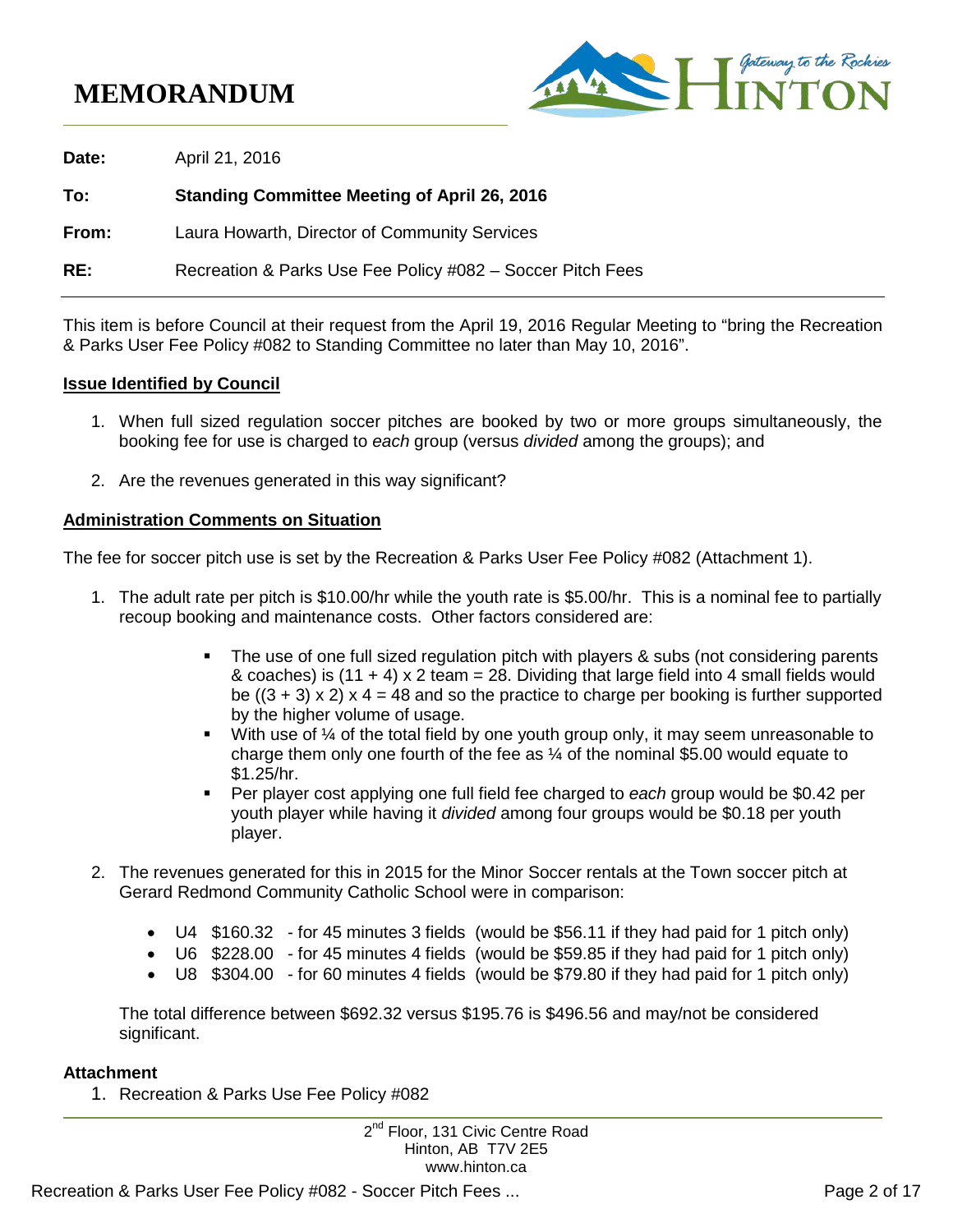

# **TOWN OF HINTON**

| <b>POLICY TITLE:</b>                    | <b>Recreation &amp; Parks User Fee Policy</b> |
|-----------------------------------------|-----------------------------------------------|
| <b>POLICY #:</b>                        | 082                                           |
| <b>EFFECTIVE DATE: December 1, 2009</b> |                                               |
| <b>ADOPTED BY</b><br><b>COUNCIL ON:</b> | November 17, 2009 / June 2, 2015              |

## **POLICY STATEMENT**

The Town of Hinton provides a variety of recreation, leisure and sporting opportunities for residents and visitors. While the delivery of recreation services addresses a basic human need and reflects the values of our community and the desire to present Hinton as a vibrant centre, a user fee policy provides a balanced approach for establishing fees in consideration of achieving overall goals.

# **1. REASON FOR POLICY – GOALS**

- Reducing the reliance on property taxes, by recovering an appropriate portion of the costs for various services from the user(s) that primarily benefit from them.
- Providing a fair and equitable process that encourages accessibility and participation.
- Ensuring that fees contribute to the public's effective and efficient use of Town resources.
- Identifying the relative pricing provided to various user segments.
- Establishing meaningful and realistic goals that provide enough flexibility to meet evolving social values and changing fiscal pressures.

## **2. DEFINITIONS**

Corporation – refers to the Corporation of the Town of Hinton.

Council Approved Fees – refers to general admission fees, Recreation Centre rental fees and sports fields / parks rental fees that require Council approval.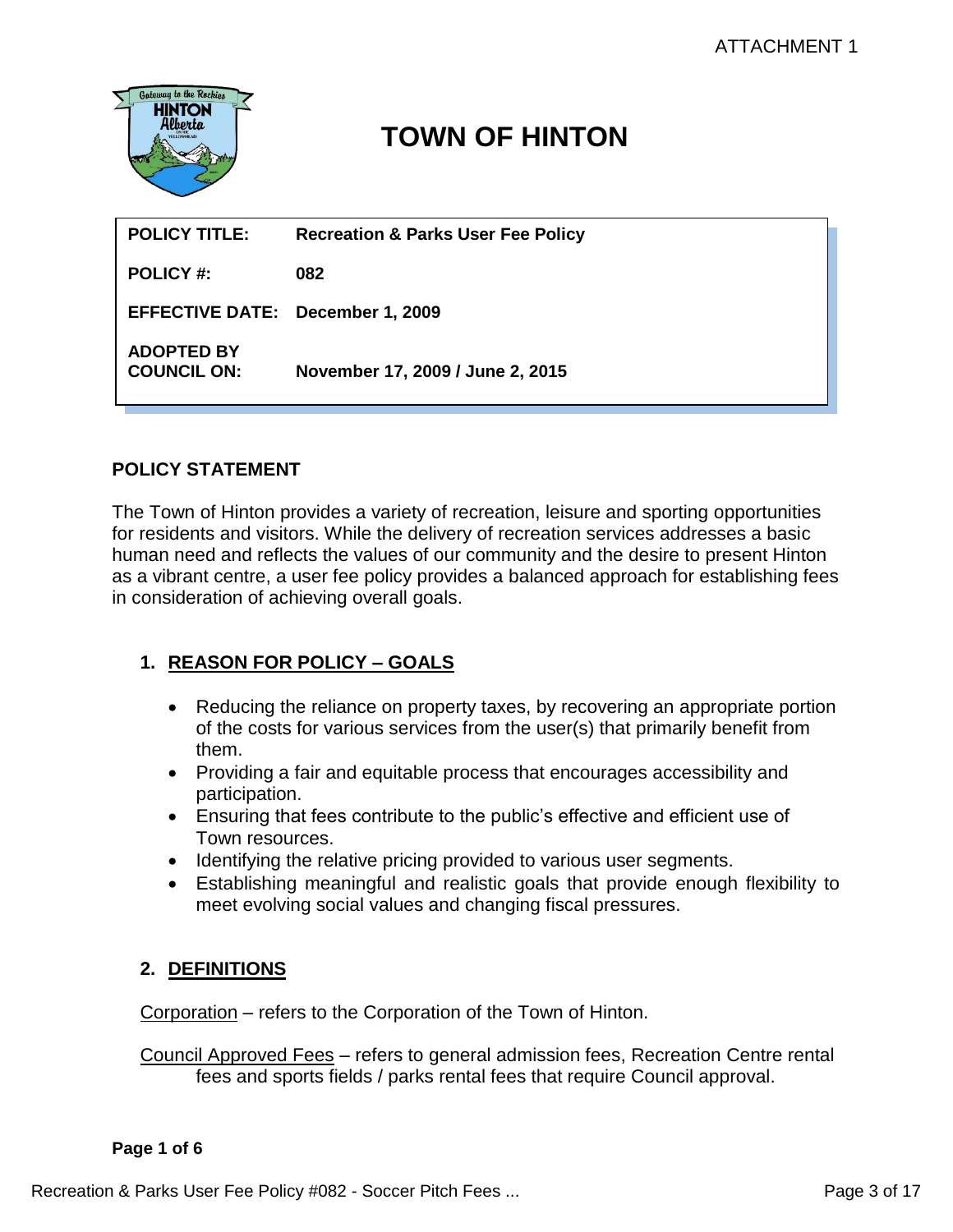- Cost Recovery refers to all direct costs (i.e., operating) that are recovered through user fees and other non-tax levy revenue sources, or as defined through updated Corporation standards. This does not include capital costs, or overhead costs like accounting services, ground maintenance, senior administration, insurance, maintenance of common areas etc.).
- Department refers to the Department responsible for recommending the applicable fees to Council, or to whom the authority for setting fees has been delegated.
- Fees are monetary payments for services, as described below and shall exceed the costs and resources required to collect the fee, unless the fee is being used to help regulate usage; fees are established to recover a percentage of the costs of a particular range of services from the user(s) that primarily benefit from them.
	- Booking / Administrative Fees fees charged where low or no fee is set, but where there is determined a need to track or manage resources and apply administrative processes (i.e. refunds).
	- Fees for Goods fees charged for merchandise (for example, publications, souvenirs, food, etc.)
	- General Admission Fees entrance fees charged for facility access and/or use.
	- Non-Council Approved Fees refers to all fees and charges that do not require Council approval. This includes all fees for programs, service fees, equipment use, fees for goods, booking/administrative fees, promotional programs and all other Department approved contracts and agreements.
	- Program Fees fees charged for participation in selected recreation instructional/educational programs and/or special events (for example, swim lessons, day camps, Halloween events, etc.)
	- Promotional Program refers to a strategic initiative that targets specific user segments with the intent of maximizing revenue generation and/or access through special discount programs (i.e., discounted pricing during low-use times to encourage increased revenue generation, bulk-purchase discounts to encourage higher volume sales, targeted programs aimed at special sub-populations, etc.), or can refer to the need to advertise select future rates in advance of formal approval in order to meet early publication deadlines (provided that this early promotion of future rates clearly communicates that they may be subject to change).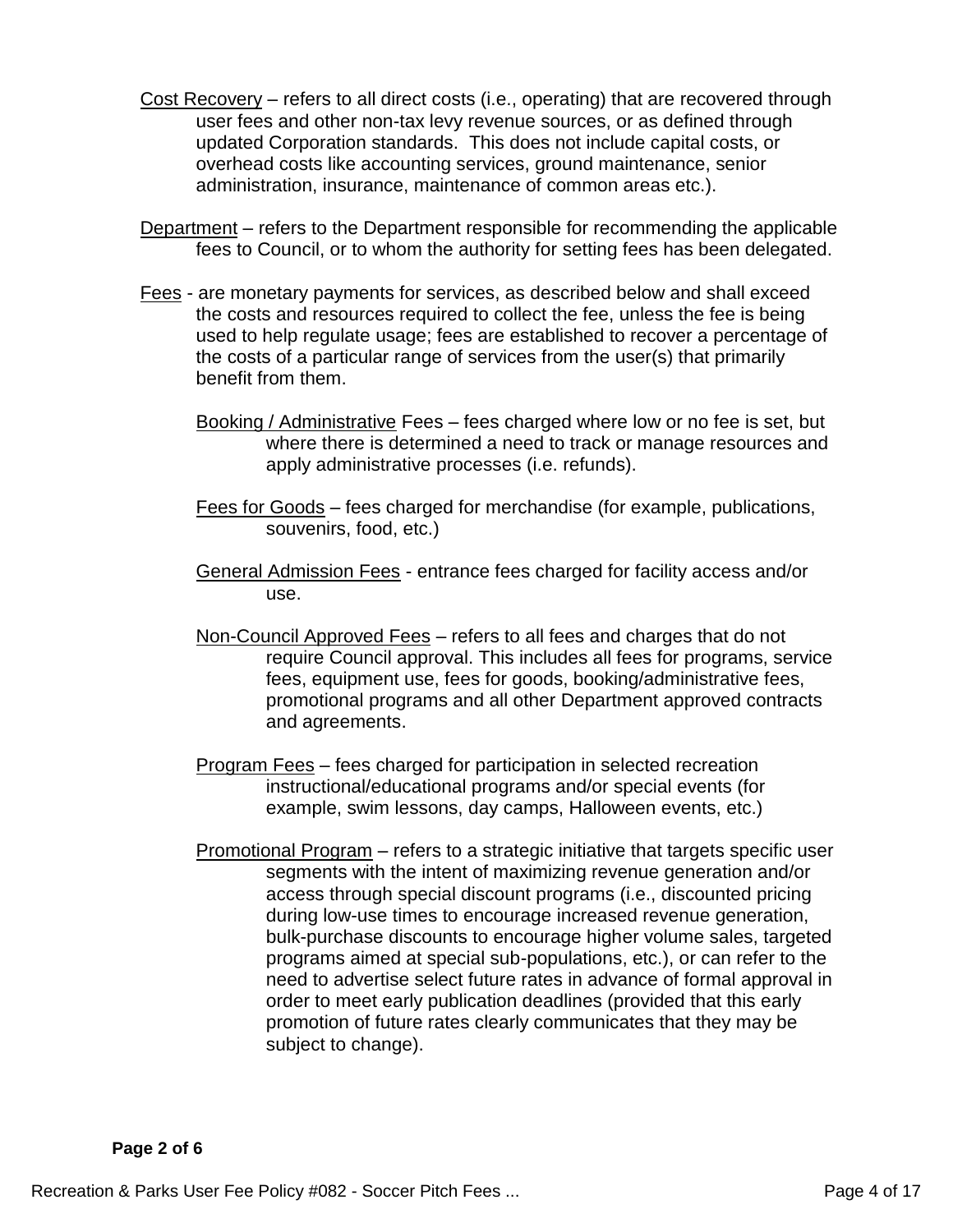Rate Class – refers to a defined segment of the population, as described below.

> Adult – defined as any person aged 18 and older, but under the age of 60.

Attendant Caregiver - defined as the primary health care aide who accompanies a person with a disability to minimize any potential barriers for their direct participation.

Child – defined as any person aged 6 to 12.

Family – defined as those individuals who share the same Personal Health Care.

Preschool – defined as any person aged 5 and under.

Minor Group – defined as any sporting group, club or organization that is registered as a not-for-profit organization, with at least 75% of the participants under 18.

Senior – defined as any person aged 60 and older.

Youth – defined as any person aged 13 to 17.

- Rental Fees fees charged for the reservation and use of a space or facility (for example, arenas, meeting rooms, pool, etc.).
- Service Fees additional fees charged to accommodate more specific user needs (for example, extra lifeguard surcharge to ensure lifeguarding standards are met on larger group pool rentals, providing babysitting services, etc.).

## **3. RESPONSIBILITIES**

Town Council shall:

- approve the User Fee Policy and any subsequent amendments;
- approve each three-year fee schedule term; and
- during the budget process, approve any mid-term fee changes of 2% or more

Director of Community & Protective Services shall:

- ensure compliance with the Fee Policy; and
- approve all mid-term fee changes of less than 2%

#### **Page 3 of 6**

Recreation & Parks User Fee Policy #082 - Soccer Pitch Fees ... Page 5 of 17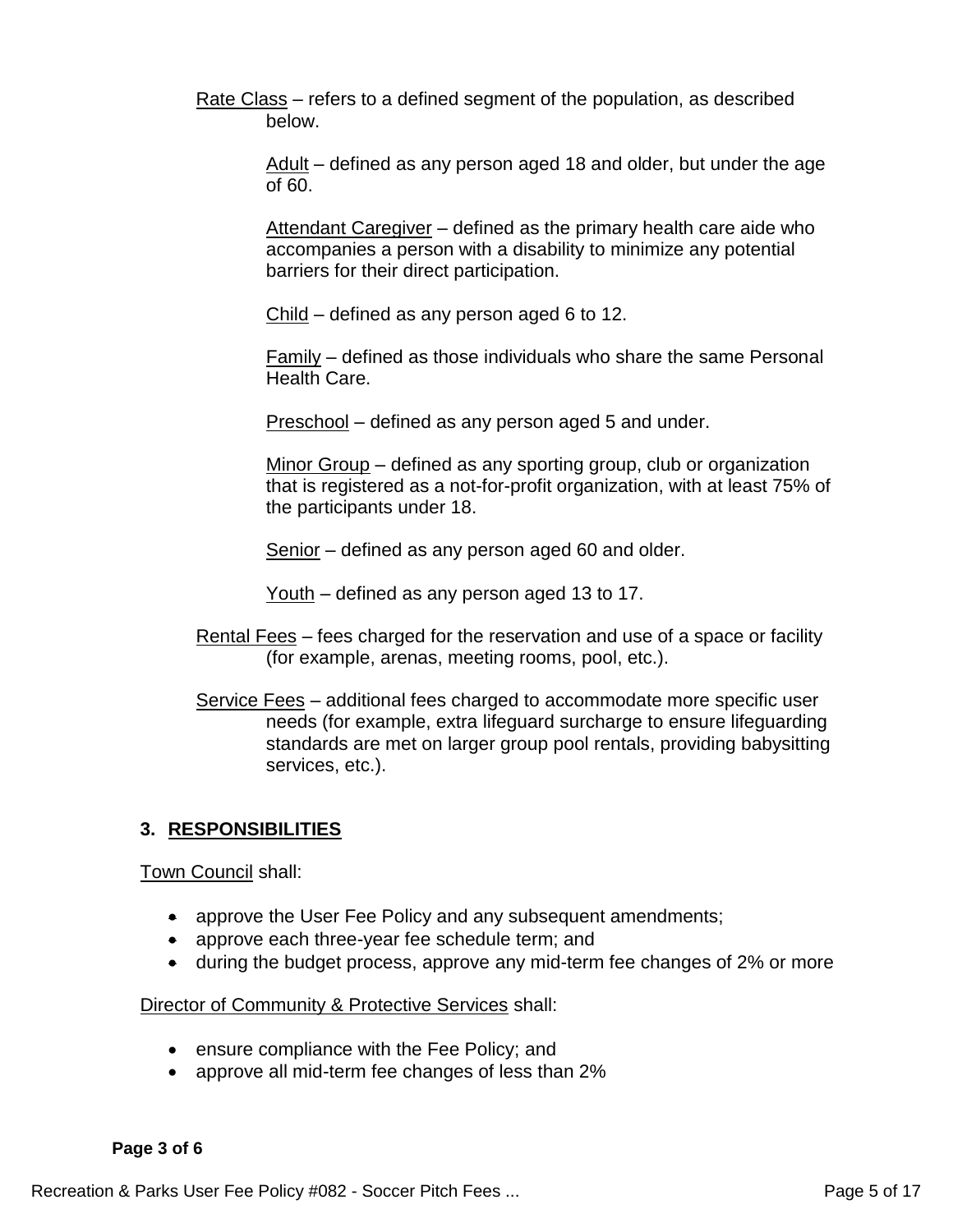#### Parks, Recreation & Culture Manager shall:

- recommend for Council approval of the User Fee Policy and all subsequent amendments;
- recommend for Council approval of each three-year fee schedule;
- recommend for Director approval any mid-term fees changes of less than 2%;
- recommend for Council approval during the budget process, any mid-term fee changes of 2% or more;
- ensure compliance with the Fee Policy;
- approve all non-Council approved fees; and
- approve the establishment of promotional programs and the setting of new fees in response to short term, temporary and other Department initiatives.

All Division Directors, Managers and Supervisors shall:

- ensure compliance with the Fee Policy; and
- review and recommend to the Parks, Recreation & Culture Manager, for their specific area of responsibility.

## **4. METHODS AND PROCEDURES**

User Fee Considerations – The following general pricing approaches are considered when user fees are developed:

- Strategic Directions fees are developed under the general guidance from any corporate policies and directives, approved strategic/long-range plans, or approved budget documents.
- Cost Based fees are developed in recognition of the changing costs required to offer those services and cost recovery targets that have been established through business planning processes. Cost recovery targets recognize the evolving relationship between the public good and the benefit provided to the individual user(s), and require a multi-year perspective.
- Market Based fees are developed in consideration of evolving industry trends, and the fees charged for other similar opportunities provided by alternate service providers.
- Social Responsibility Based fees are developed in recognition of the social benefits and outcomes desired (for example, implementation of a reduced fee program that encourages access by disadvantaged user groups).
- Revenue Based individual fees are strategically developed to maximize revenue growth in consideration of price sensitivity, price elasticity, volume and demand curves, and any other pricing considerations.

#### **Page 4 of 6**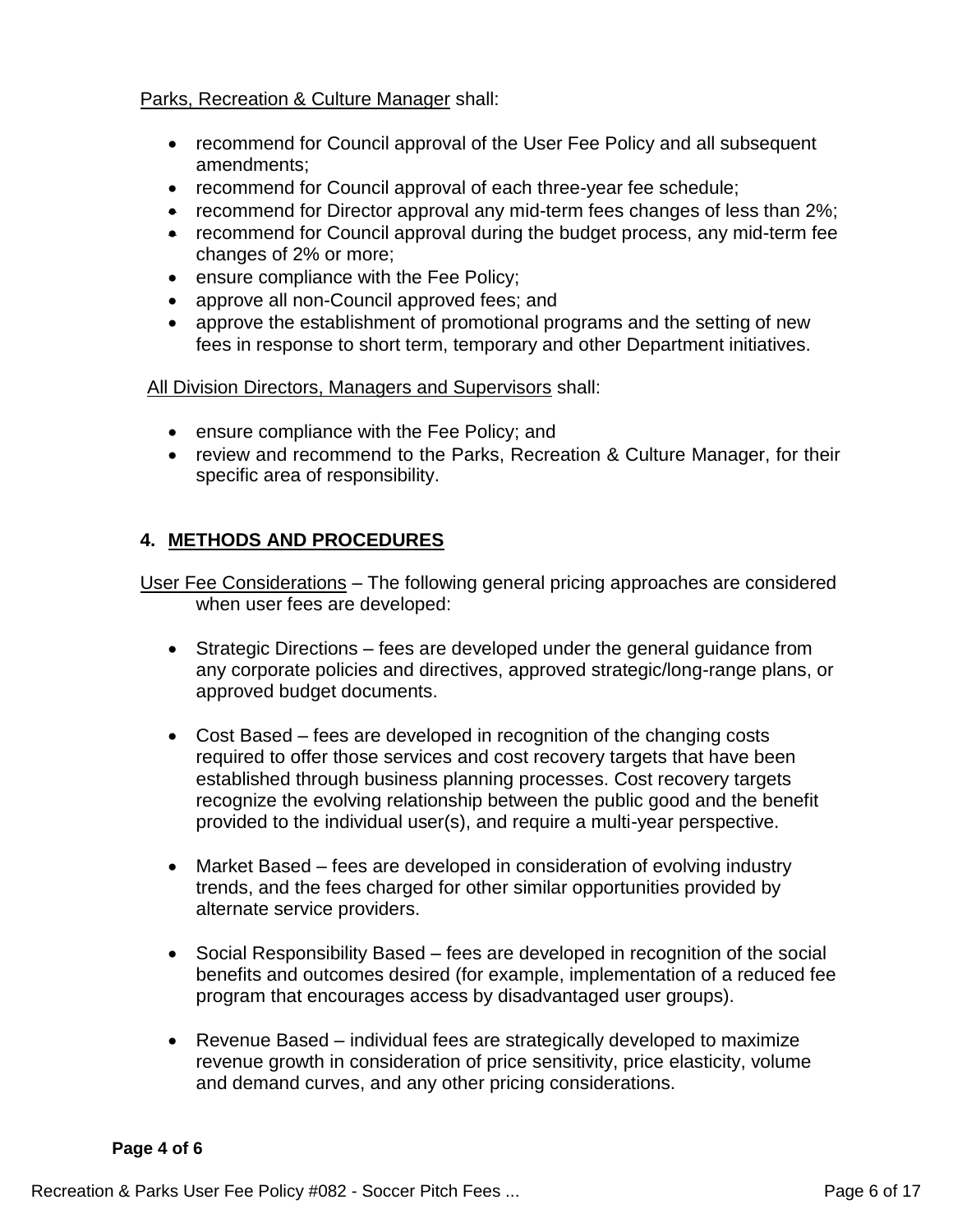- Supportable fees are developed in consideration of user feedback and pricing research completed (for example, regional surveys, user surveys, etc.).
- Marketable fees are developed to respond to quickly evolving market conditions, with the intent of increasing attendance volumes (and thereby revenue growth) and/or encouraging more sustainable revenue streams through promotional programs. Fees and pricing relationships are to be easy to understand and implement (for example, price rounding).
- Sustainable fees are developed to ensure the future sustainability of services through the potential reinvestment of proceeds where appropriate.
- Harmonized wherever appropriate, fees for like services, programs or amenities at different facilities shall be similarly priced to ensure consistency, fairness and equitability.

Rate Structure – the following rate structure establishes the general ratios among the various categories:

- Adult / General Rate (base rate) The adult rate shall be initially calculated considering direct costs of the provision of the service within the context of the aforementioned user fee considerations. Where applicable, the adult rate shall be the base rate for all other rate calculations.
- Attendant Caregiver Rate When a person with a disability is accompanied by his/her caregiver, the admission charge for that caregiver shall be zero.
- Child Rate The child rate shall be set at (approximately) 60% of the adult rate.
- Family Rate The family rate shall be set at the (approximate) equivalent cost of the sum of 1 adult rate and 2 child rates.
- Preschool Rate The preschool rate shall be set at (approximately) 25% of the adult rate.
- Minor Group Rate The minor group rate shall be set at (approximately) 50% of the adult group rate.
- Youth Rate The youth rate shall be set at (approximately) 75% of the adult rate.
- Senior Rate The senior rate shall be set at (approximately) 75% of the adult rate.

#### **Page 5 of 6**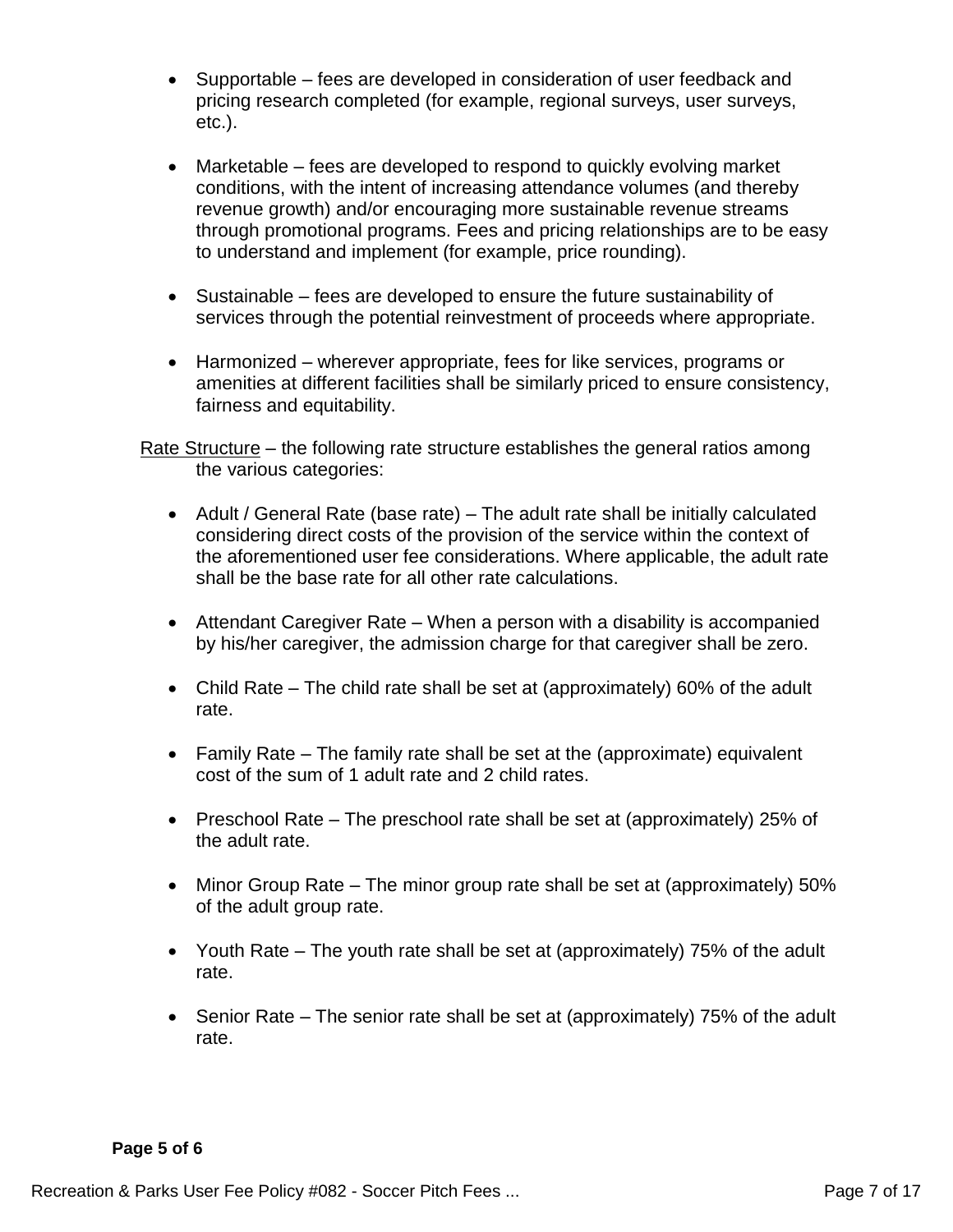- Punch Card Fees (10 visits) The punch card fee for each category shall be set at (approximately) 90% of the combined total of 10 single admission rates for each corresponding category.
- Season Pass Rates The season pass rates shall be set by applying the following formula grid and whereby use will be free to the user after the designated number of visits has been achieved. The number of visits shall be multiplied by the single daily admission rate assigned in the current User Fee Schedule to determine the Pass Rate for each facility use:

| ∩ | 3 Month:  | 15 Uses |
|---|-----------|---------|
| ∩ | 6 Month:  | 28 Uses |
| ∩ | 12 Month: | 45 Uses |

- Accessibility The Department shall continue to monitor affordability and other potential barriers to participation, and where required, will make recommendations to Council when additional resources are required to advance specific initiatives to reduce barriers based on the needs of the community and information available at the time. For example, programs such as the development of a program providing individuals below a preestablished economic threshold with greater subsidized access to recreation services.
- Fee Change Timelines user fee schedules shall be created and approved by Council in three year increments with new rates being effective September 1 of one year to August 31 of the next year. Changes of 2% or more to the Council approved three year fee schedule shall be proposed during the budget process of the preceding year and approved by Council.
- Request for Waiving of Fees administration shall not waive fees, but can work cooperatively with organizations on joint programs where there is clear proof of benefit. All requests for joint initiatives shall be presented to the Parks, Recreation & Culture Manager for approval. Exceptional requests may be forwarded to Council (or a designated board/committee) for their consideration. Council shall not waive fees but will provide a grant to the group to cover all, or a portion of, the fee.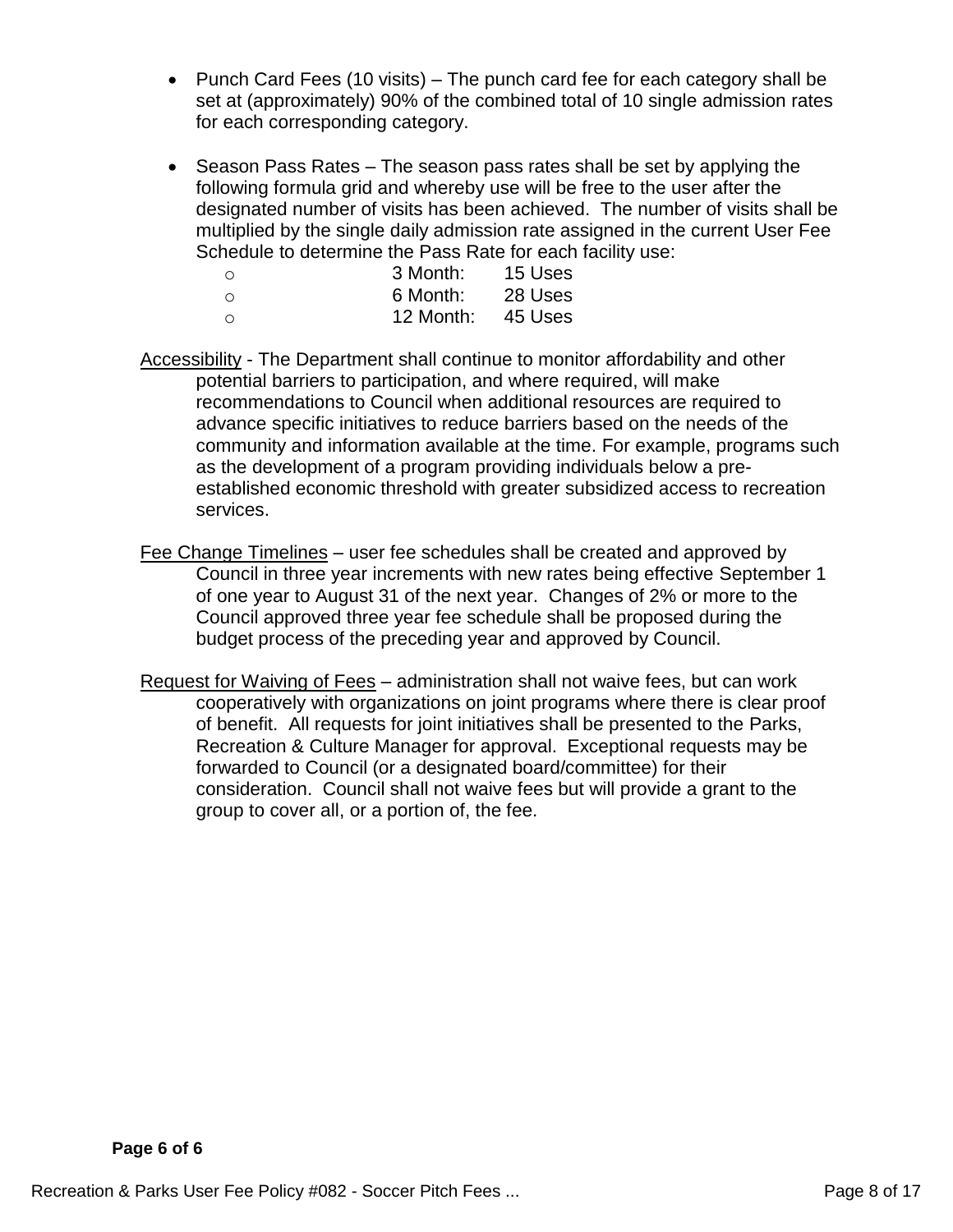# **E HINTON FACILITY DAILY ADMISSION, PUNCH CARD, MEMBERSHIP FEE SCHEDULE (incl. GST)**

**(Effective September 1, 2015 - August 31, 2018)**

Recreation & Parks User Fee Policy #082 approved by Town Council

|                                                                                  |  |                     | <b>GENERAL ADMISSIONS</b>                                 |    | 2014-15 |   | 2015-16 |     | 2016-17 | 2017-18 |
|----------------------------------------------------------------------------------|--|---------------------|-----------------------------------------------------------|----|---------|---|---------|-----|---------|---------|
| All future increases for all                                                     |  | Family              | $(2$ Adults + their children<br>living in the same house) | \$ | 13.00   | S | 13.75   | -SS | 14.00   | 14.25   |
| user fees under Policy<br>#082 (including General<br>Daily Admission rates) will |  | Adult (18+ years)   |                                                           | S  | 6.00    |   | 6.25    |     | 6.50    | 6.75    |
|                                                                                  |  | Senior (60+ years)  |                                                           | S  | 4.50    |   | 4.75    |     | 4.75    | 5.00    |
| be implemented<br>September 1 of each year                                       |  | Youth (13-17 years) |                                                           | £. | 4.50    |   | 4.75    |     | 4.75    | 5.00    |
| and will be rounded to the                                                       |  | Child (6-12 years)  |                                                           |    | 3.50    |   | 3.75    |     | 3.75    | 4.00    |
| nearest \$0.25.                                                                  |  |                     | Preschool (5 and under)                                   |    | 1.50    |   | 1.50    |     | .50     | 1.75    |

|                  | 10 - Punch Cards:                                          | 2014-15     | 2015-16 |        | 2016-17 |        | 2017-18 |        |
|------------------|------------------------------------------------------------|-------------|---------|--------|---------|--------|---------|--------|
| <b>FAMILY</b>    | Two adults and their children living in the same household | \$117.00    | \$.     | 123.75 | S.      | 126.00 | S.      | 128.25 |
| <b>ADULT</b>     | Person aged 18 to 59.                                      | \$<br>54.00 | \$.     | 56.25  | -S      | 58.50  | \$.     | 60.75  |
| <b>SENIOR</b>    | Person aged 60 and older.                                  | \$<br>40.50 | S       | 42.75  | \$.     | 42.75  | \$.     | 45.00  |
| <b>YOUTH</b>     | Person aged 13 to 17.                                      | \$<br>40.50 | S       | 42.75  | S.      | 42.75  | \$.     | 45.00  |
| <b>CHILD</b>     | Person aged 6 to 12.                                       | \$<br>31.50 | \$      | 33.75  | \$      | 33.75  | S       | 36.00  |
| <b>PRESCHOOL</b> | Person aged 5 and under.                                   | \$<br>13.50 | S       | 13.50  | \$.     | 13.50  | S.      | 15.75  |

"Punch Card Fees (10 visits) – The punch card fee for each category shall be set at (approx.) 90% of the combined total of 10 single admission rates for each corresponding category."

Punch cards are transferable to other users in the same or lower category and do not expire. Punch cards are handy so customers do not have to carry cash.

Punch card use shortens the wait time at the admissions desk (a simple punch vs. cash transaction).

|                                                                                                                                                                                                                                                                                                                                                                                                                                             | <b>Memberships:</b> (age descriptions as above) |             |                       |                         |          |                       |             |                         |             |  |  |
|---------------------------------------------------------------------------------------------------------------------------------------------------------------------------------------------------------------------------------------------------------------------------------------------------------------------------------------------------------------------------------------------------------------------------------------------|-------------------------------------------------|-------------|-----------------------|-------------------------|----------|-----------------------|-------------|-------------------------|-------------|--|--|
|                                                                                                                                                                                                                                                                                                                                                                                                                                             | 2015-16<br>2016-17                              |             |                       |                         | 2017-18  |                       |             |                         |             |  |  |
|                                                                                                                                                                                                                                                                                                                                                                                                                                             | $3-mo$                                          | 6-mo        | annual                | $3-mo$                  | $6$ -mo  | annual                | $3-mo$      | 6-mo                    | annual      |  |  |
| <b>FAMILY</b>                                                                                                                                                                                                                                                                                                                                                                                                                               | \$206.25                                        | \$385.00    | \$618.75              | \$210.00                | \$392.00 | \$630.00              | \$213.75    | \$399.00                | \$641.25    |  |  |
| <b>ADULT</b>                                                                                                                                                                                                                                                                                                                                                                                                                                | \$<br>93.75                                     | \$175.00    | \$281.25              | 97.50<br>$\mathbb{S}^-$ | \$182.00 | \$292.50              | \$101.25    | \$189.00                | \$303.75    |  |  |
| <b>SENIOR</b>                                                                                                                                                                                                                                                                                                                                                                                                                               | \$<br>71.25                                     | \$133.00    | \$213.75              | 71.25<br>\$             | \$133.00 | \$213.75              | 75.00<br>\$ | \$140.00                | \$225.00    |  |  |
| <b>YOUTH</b>                                                                                                                                                                                                                                                                                                                                                                                                                                | \$<br>71.25                                     | \$133.00    | \$213.75              | \$71.25                 | \$133.00 | \$213.75              | \$<br>75.00 | \$140.00                | \$225.00    |  |  |
| <b>CHILD</b>                                                                                                                                                                                                                                                                                                                                                                                                                                | \$<br>56.25                                     | \$105.00    | \$168.75              | \$56.25                 | \$105.00 | \$168.75              | \$<br>60.00 | \$112.00                | \$180.00    |  |  |
| <b>PRESCHOOL</b>                                                                                                                                                                                                                                                                                                                                                                                                                            | 22.50<br>\$                                     | \$<br>42.00 | $\mathbb{S}$<br>67.50 | \$22.50                 | \$42.00  | $\mathbb{S}$<br>67.50 | \$<br>26.25 | $\mathfrak{L}$<br>49.00 | \$<br>78.75 |  |  |
| . Membership Pass Rates – The pass rates shall be set by applying the following formula grid whereby use will be free to the<br>user after the designated number of visits has been achieved. The number of visits shall be multiplied by the single daily<br>admission rate assigned in the current User Fee Schedule to determine the Pass Rate for each facility use:<br>o 3 Month: 15 Uses<br>o 6 Month: 28 Uses<br>o 12 Month: 45 Uses |                                                 |             |                       |                         |          |                       |             |                         |             |  |  |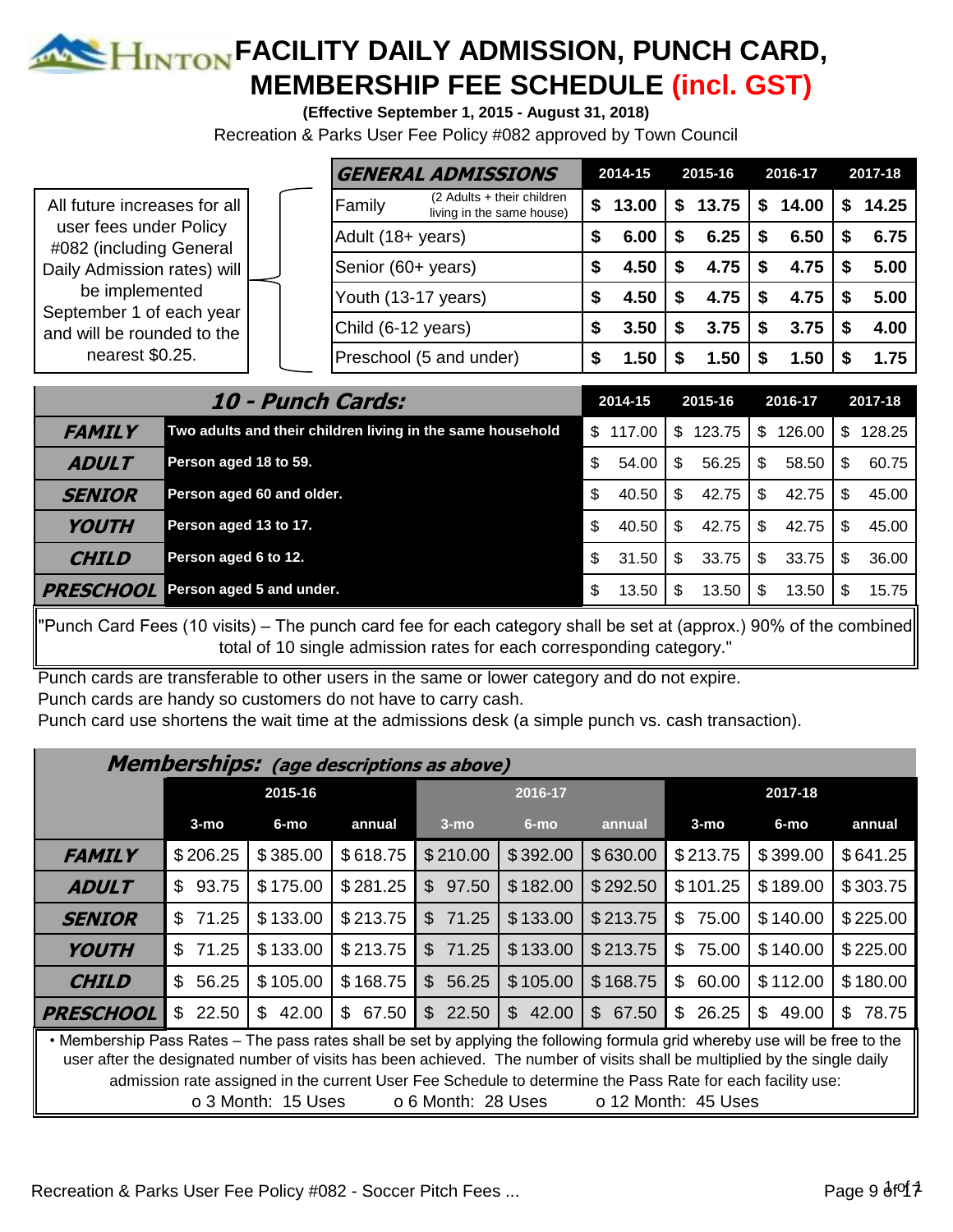

# **2015 - 2018 RECREATION AND PARKS**<br>External and the ESCHED III F **USER FEE SCHEDULE**

|                                                                                                                             |    | Sep 1/14- |           | Sep 1/15- |           | Sep 1/16- |    | Sep 1/17- |
|-----------------------------------------------------------------------------------------------------------------------------|----|-----------|-----------|-----------|-----------|-----------|----|-----------|
| GENERAL RECREATION CENTRE                                                                                                   |    | Aug 31/15 | Aug 31/16 |           | Aug 31/17 |           |    | Aug 31/18 |
| ROOM RENTAL PER HOUR (+ GST) Peoples Centre, Board Room, Concession Eating Area                                             |    |           |           |           |           |           |    |           |
| <b>IProfit/Commercial/ Business</b>                                                                                         | \$ | 33.25     | S.        | 35.00     | \$        | 36.00     | S  | 37.00     |
| Adult Not-For-Profit Organization                                                                                           | \$ | 26.00     | \$        | 27.25     | \$        | 28.00     | S  | 28.75     |
| Youth Not-For-Profit Organization                                                                                           | \$ | 12.50     | S         | 13.75     | \$        | 14.00     | S  | 14.25     |
| Party Rental, Private Individual (min 2 hrs, max 6 hrs))                                                                    | \$ | 12.50     | \$        | 13.75     | \$        | 14.00     | S  | 14.25     |
| DAILY ROOM RENTAL (+ GST)                                                                                                   |    |           |           |           |           |           |    |           |
| Peoples Centre, Board Room & Concession Eating Area                                                                         | \$ | 149.75    | \$        | 157.25    | \$        | 161.25    | S  | 165.25    |
| Concession Kitchen - Off Season (per day)                                                                                   | \$ | 107.50    | \$        | 113.00    | \$        | 115.75    | S  | 118.75    |
| <b>STORAGE ROOMS / LOCKER SPACE (+ GST)</b>                                                                                 |    |           |           |           |           |           |    |           |
| Storage Rooms Yearly (ie Minor Hockey)                                                                                      | \$ | 313.00    | \$        | 328.75    | \$        | 337.00    | S  | 345.50    |
| <b>Storage Rooms Monthly</b>                                                                                                | \$ | 28.50     | S         | 30.00     | S         | 30.75     | S  | 31.50     |
| Equipment Lockers Yearly (Arenas & Figure Skating)                                                                          | \$ | 164.75    | \$        | 173.00    | \$        | 177.25    | \$ | 181.75    |
| Court & Pool Lockers (per month)                                                                                            | \$ | 9.50      | S         | 10.00     | \$        | 10.25     | S  | 10.50     |
| <b>STAT HOLIDAY RENTAL RATES 100% Actual Cost Recovery</b>                                                                  |    |           |           |           |           |           |    |           |
| Statutory bolidays are considered prime time and therefore charged out at prime time rate for all bookings. When the rental |    |           |           |           |           |           |    |           |

 $\epsilon$  considered prime time and therefore charged out at prime time rate for all bookings. When the rental will result in additional costs (i.e. custodians, customer service clerks, lifeguards, extra set-up/take-down, etc.) these costs will be minimized where possible (by performing work before or after the stat, for example) but all extra charges will be added to the total rental fee *at 100% cost recovery.*

| <b>POOL FACILITY</b>                                                                                     | Sep 1/14- |           | Sep 1/15- |           | Sep 1/16- |           |  | Sep 1/17- |  |
|----------------------------------------------------------------------------------------------------------|-----------|-----------|-----------|-----------|-----------|-----------|--|-----------|--|
|                                                                                                          |           | Aug 31/15 |           | Aug 31/16 |           | Aug 31/17 |  | Aug 31/18 |  |
| POOL RENTAL PER HOUR (+ GST) include 40 people max. Extra lifeguard charged at 41, 81, 121, etc. people. |           |           |           |           |           |           |  |           |  |
| Adult Non Profit Organization                                                                            | S         | 146.75    |           | 154.00    | S         | 157.75    |  | 161.75    |  |
| Youth Non Profit Organization                                                                            | S         | 73.50     |           | 77.00     | -S        | 79.00     |  | 81.00     |  |
| Per lane rental                                                                                          | S         | 13.00     |           | 13.75     | -S        | 14.00     |  | 14.25     |  |
| Party Rental, Private Individual                                                                         |           |           | S         | 77.00     | S         | 79.00     |  | 81.00     |  |
| POOL RENTAL OUTSIDE NORMAL OPERATING HOURS                                                               |           |           |           |           |           |           |  |           |  |

Negotiated individually to cover base costs and any incremental charges.

Cost factors include expected service level, quantity of time booked, proximity of booking to regular hours & utilities. (Minimum for any rental rate is the non-prime rate).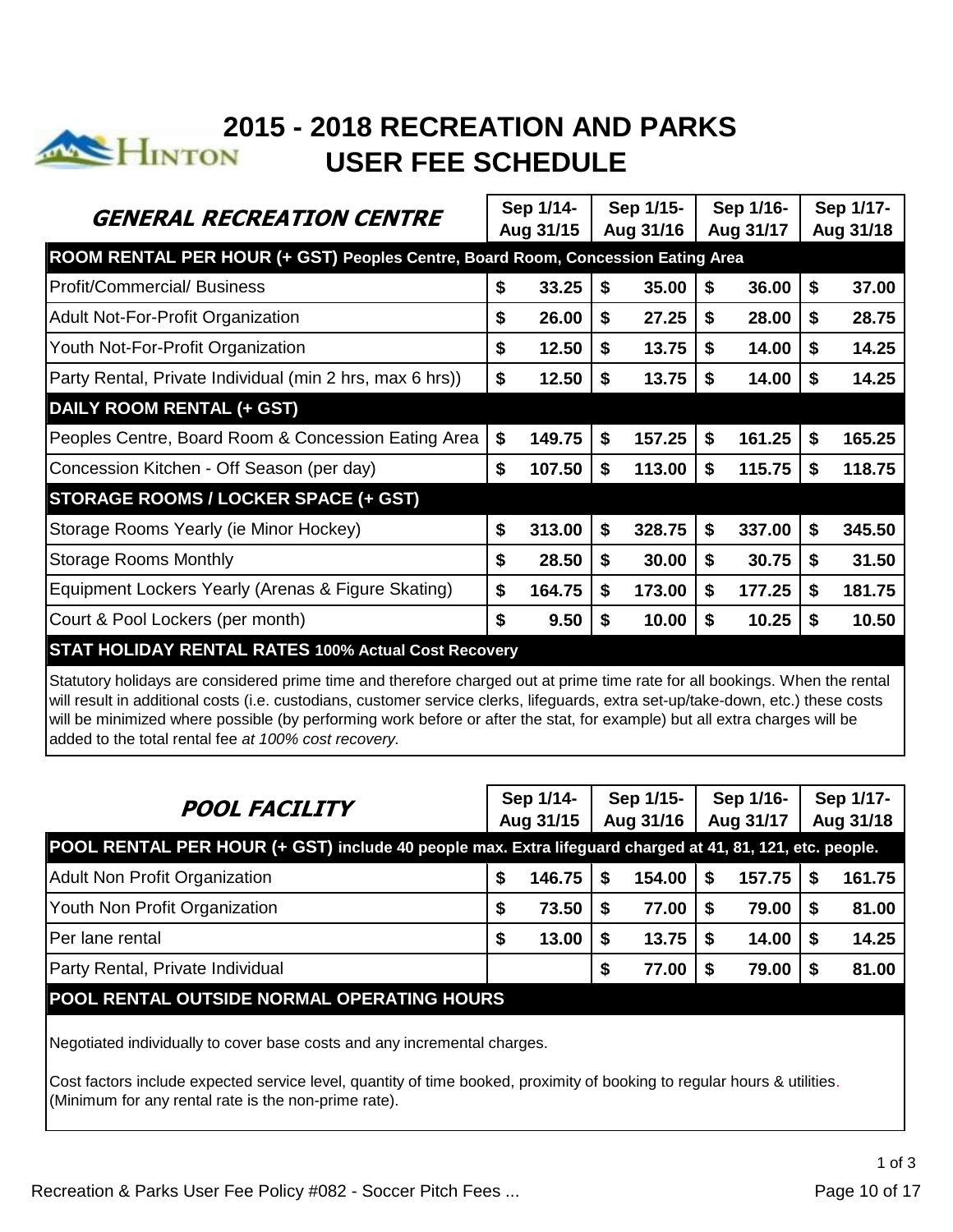

# **2015 - 2018 RECREATION AND PARKS**<br>**EXAMPLE THE SCHEDULE USER FEE SCHEDULE**

|                                                                                                                               |    | Sep 1/14-  | Sep 1/15- |            | Sep 1/16- |            | Sep 1/17-    |
|-------------------------------------------------------------------------------------------------------------------------------|----|------------|-----------|------------|-----------|------------|--------------|
| ARENA FACILITIES                                                                                                              |    | Aug 31/15  |           | Aug 31/16  |           | Aug 31/17  | Aug 31/18    |
| ARENA ICE RENTAL PER HOUR, ORGANIZATION (+ GST) Youth Rates September 1 - April 15                                            |    |            |           |            |           |            |              |
| <b>Monday - Friday Youth</b>                                                                                                  |    |            |           |            |           |            |              |
| 6:30 am - 4:00 pm (non-prime)                                                                                                 | \$ | 53.00      | \$        | 55.75      | \$        | 57.25      | \$<br>58.75  |
| 4:00 pm - 9:00 pm (prime)                                                                                                     | \$ | 80.75      | \$        | 85.00      | \$        | 87.00      | \$<br>89.25  |
| <b>Saturday - Sunday Youth</b>                                                                                                |    |            |           |            |           |            |              |
| 6:30 am - 9:00 pm (prime)                                                                                                     | \$ | 80.75      | \$        | 85.00      | \$        | 87.00      | \$<br>89.25  |
| ARENA ICE RENTAL PER HOUR, ORGANIZATION (+ GST) Adult Rates September 1 to April 15                                           |    |            |           |            |           |            |              |
| <b>Monday - Friday Adult</b>                                                                                                  |    |            |           |            |           |            |              |
| 4:00 pm - 11:00 pm (prime)                                                                                                    | \$ | 161.75     | \$        | 169.75     | \$        | 174.00     | \$<br>178.25 |
| 11 pm - 4 pm next day (non-prime)                                                                                             | \$ | 105.25     | \$        | 110.50     | \$        | 113.25     | \$<br>116.00 |
| <b>Saturday - Sunday Adult</b>                                                                                                |    |            |           |            |           |            |              |
| 8:00 am - 11:00 pm (prime)                                                                                                    | \$ | 161.75     | \$        | 169.75     | \$        | 174.00     | \$<br>178.25 |
| 11:00 pm - 8:00 am (non-prime)                                                                                                | \$ | 105.25     | \$        | 110.50     | \$        | 113.25     | \$<br>116.00 |
| ARENA ICE RENTAL PER HOUR, PRIVATE INDIVIDUAL (+ GST) Rates September 1 - April 15                                            |    |            |           |            |           |            |              |
| Party Rental, Private Individual                                                                                              |    |            | \$        | 85.00      | \$        | 87.00      | \$<br>89.25  |
| ARENA OFF SEASON ICE RENTAL (+GST) April 16 to August 31                                                                      |    |            |           |            |           |            |              |
| Negotiated individually to cover base costs and any incremental charges.                                                      |    |            |           |            |           |            |              |
| Cost factors include expected service level, set-up/take-down times, quantity of time booked, proximity of booking to regular |    |            |           |            |           |            |              |
| seasons & utilities.                                                                                                          |    |            |           |            |           |            |              |
| (Minimum rate is the non-prime rate).<br><b>ARENA NON-ICE RENTAL (+ GST)</b>                                                  |    |            |           |            |           |            |              |
|                                                                                                                               |    |            | \$        |            |           |            |              |
| Profit/Commercial/Business (hourly)                                                                                           | \$ | 102.75     |           | 108.00     | \$        | 110.75     | \$<br>113.50 |
| Profit/Commercial/Business (daily)                                                                                            |    | \$1,027.75 |           | \$1,079.25 |           | \$1,106.25 | \$1,134.00   |
| Adult Rental Non Profit Organization (hourly)                                                                                 | \$ | 67.00      | \$        | 70.25      | \$        | 72.00      | \$<br>73.75  |
| Youth Rental Non Profit Organization (hourly)                                                                                 | \$ | 33.25      | \$        | 35.00      | \$        | 36.00      | \$<br>37.00  |
| Party Rental, Private Individual                                                                                              |    |            | \$        | 35.00      | \$        | 36.00      | \$<br>37.00  |
| Special Events are negotiated individually to cover base costs and any incremental charges.                                   |    |            |           |            |           |            |              |
| Cost factors include expected service level, set-up/take-down times, quantity of time booked, proximity of booking to regular |    |            |           |            |           |            |              |
| seasons & utilities.                                                                                                          |    |            |           |            |           |            |              |
| (Minimum rate is the non-prime rate).                                                                                         |    |            |           |            |           |            |              |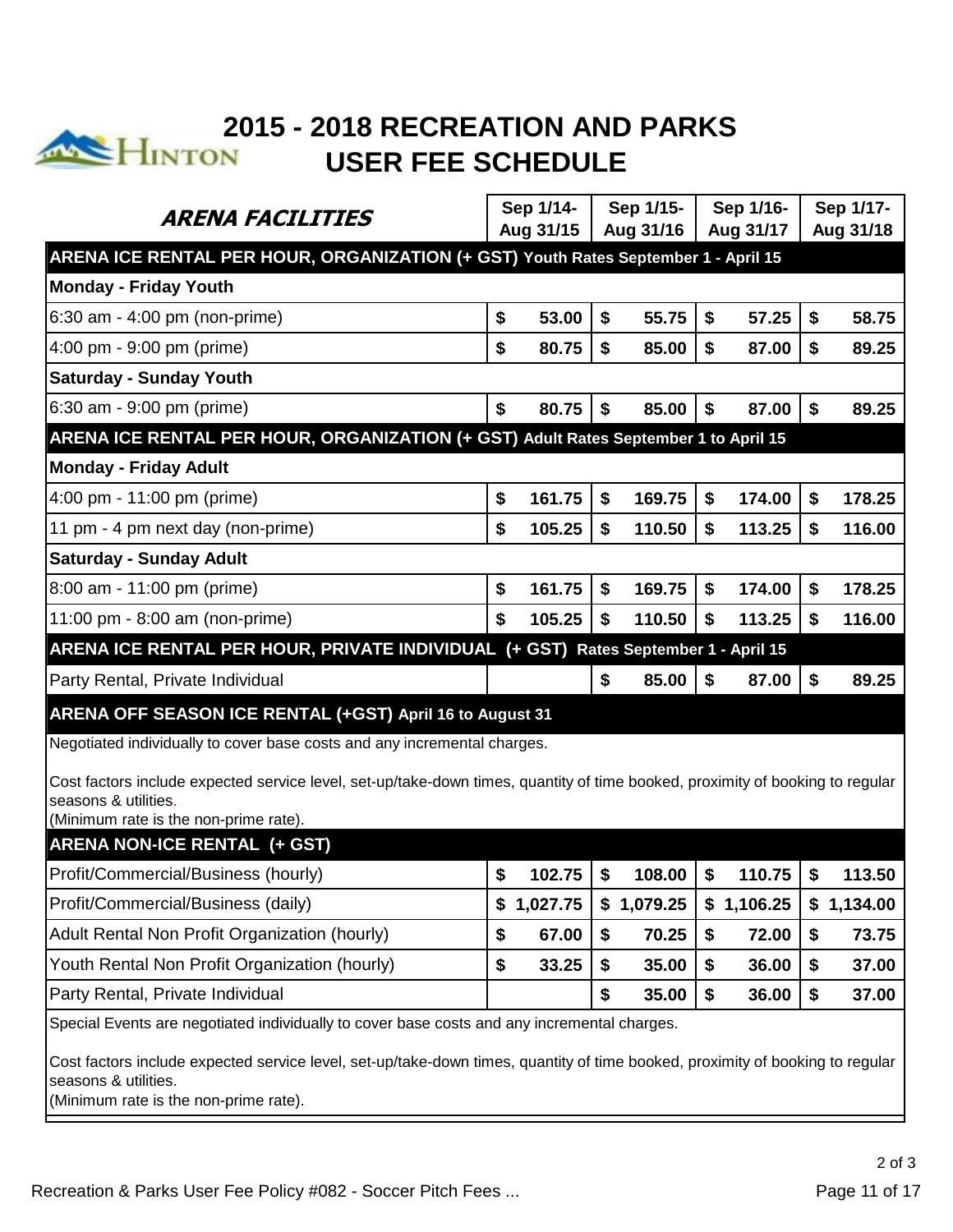

# **2015 - 2018 RECREATION AND PARKS USER FEE SCHEDULE**

| <b>PARK FACILITIES &amp; SPACES</b>                |    | Sep 1/14- |    | Sep 1/15- |           | Sep 1/16- |           | Sep 1/17- |
|----------------------------------------------------|----|-----------|----|-----------|-----------|-----------|-----------|-----------|
|                                                    |    | Aug 31/15 |    | Aug 31/16 | Aug 31/17 |           | Aug 31/18 |           |
| <b>BALL DIAMONDS (+GST)</b>                        |    |           |    |           |           |           |           |           |
| Adult - Unserviced per hr/diamond                  | \$ | 9.50      | \$ | 10.00     | \$        | 10.25     | \$        | 10.50     |
| Youth - Unserviced per hr/diamond                  | \$ | 4.75      | \$ | 5.00      | \$        | 5.25      | \$        | 5.50      |
| Adult Groups - Serviced per hr/diamond             | \$ | 21.00     | \$ | 22.00     | \$        | 22.50     | \$        | 23.00     |
| Youth Groups - Serviced per hr/diamond             | \$ | 10.50     | S  | 11.00     | \$        | 11.25     | S         | 11.50     |
| <b>FOOTBALL FIELDS &amp; SOCCER PITCHES (+GST)</b> |    |           |    |           |           |           |           |           |
| Adult daily - special community events             | \$ | 120.00    | \$ | 126.00    | \$        | 129.25    | \$        | 132.50    |
| Adult - per hr/pitch                               | \$ | 9.50      | \$ | 10.00     | \$        | 10.25     | \$        | 10.50     |
| Youth daily - special community events             | \$ | 59.50     | \$ | 63.00     | \$        | 64.50     | \$        | 66.00     |
| Youth - per hr/pitch                               | \$ | 4.75      | \$ | 5.00      | \$        | 5.25      | S         | 5.50      |
| <b>COMMUNITY PARKS (+GST) Includes playgrounds</b> |    |           |    |           |           |           |           |           |
| Adult daily - special community events             | \$ | 120.00    | \$ | 126.00    | \$        | 129.25    | \$        | 132.50    |
| Youth daily - special community events             | \$ | 59.50     | S  | 63.00     | \$        | 64.50     | S         | 66.00     |
| <b>FOOD BOOTH (+GST)</b>                           |    |           |    |           |           |           |           |           |
| Daily Facility Rental - (Includes propane)         | \$ | 71.25     | S  | 74.75     | \$        | 76.50     | S         | 78.50     |
|                                                    |    |           |    |           |           |           |           |           |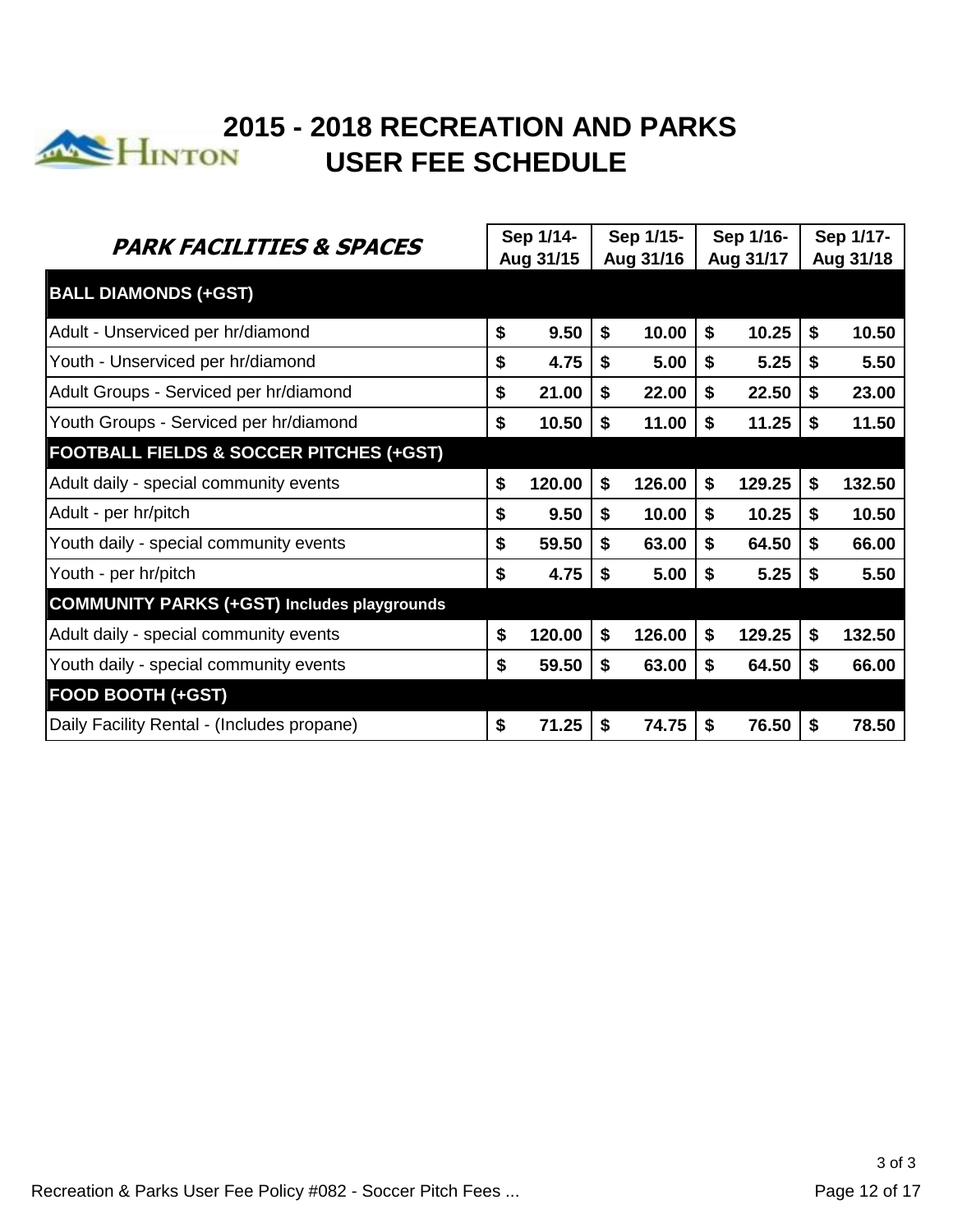| ဂ<br>ᠴ<br>DASHBOARD: COUNCIL ACTION PENDING<br>AS of April 22, 2016<br>(Sorted by Meeting Date) |                              |                                                                                                                                                                          |                             |                 |                                                                                                                                                                                                                                                                                                                                                                                                                                                                                                              |  |  |  |  |  |  |
|-------------------------------------------------------------------------------------------------|------------------------------|--------------------------------------------------------------------------------------------------------------------------------------------------------------------------|-----------------------------|-----------------|--------------------------------------------------------------------------------------------------------------------------------------------------------------------------------------------------------------------------------------------------------------------------------------------------------------------------------------------------------------------------------------------------------------------------------------------------------------------------------------------------------------|--|--|--|--|--|--|
| <b>Meeting Date</b>                                                                             | <b>Item</b><br><b>Number</b> | <b>Action Required</b>                                                                                                                                                   | <b>Staff</b><br>Responsible | <b>Due Date</b> | <b>Additional Comments</b>                                                                                                                                                                                                                                                                                                                                                                                                                                                                                   |  |  |  |  |  |  |
| <b><br/><sup>命</sup> Mar 2012</b><br><b>Officer Status Report</b>                               | MD - 0436                    | From Council Planning Session- Prepare approach/options of a Emily Olsen<br>social media strategy and how it could be expanded to "go<br>where citizens are at".         |                             | 30 Sep 2016     | A social media strategy will be created<br>as part of the communications<br>strategy. Key pieces to the strategy<br>include an editorial plan, scheduling<br>considerations, and an approved public<br>communications policy for<br>administration. Facebook or other<br>identified social media applications<br>would potentially launch in conjunction<br>with the refreshed Town of Hinton<br>website. Mar. 27/15 Date moved to<br>September, 2016 due to Admin<br>capacity and intricacies of this work. |  |  |  |  |  |  |
| 11 Sep 2012                                                                                     | MD - 0607                    | 2012 Municipal Resource Optimization: Review potential for<br>elimination of commercial waste collection as municipally<br>delivered. Report findings to Finance Manager | Gordie Lee                  | 12 Apr 2016     | Due date moved to Nov./15 with report<br>to Council late Aug./15. Garbage<br>collection report moved to spring, 2016.<br>Due date moved to April 12, 2016 due<br>to Performing Arts Venue item. To<br>Council April 26, 2016                                                                                                                                                                                                                                                                                 |  |  |  |  |  |  |
| 12 Feb 2013                                                                                     | MD - 0739                    | Review pros/cons of metering water and how to move to<br>phased implementation plan; bring back to council.                                                              | Dale Woloszyn               | 01 Jun 2016     | Project Plan to be approved by Council<br>by Dec. 31/15. Will engage CEAC for<br>public feedback.                                                                                                                                                                                                                                                                                                                                                                                                            |  |  |  |  |  |  |
| 23 Sep 2014                                                                                     | MD - 1186                    | After LUB review/updated completed, return "Vacant Land and Wendy Jones<br>Under-Developed Land" report back to council                                                  |                             | 01 Aug 2016     | LUB is currently under a review by<br>Administration and ISL. Final Meeting<br>with Council to review final changes<br>before public process. Draft LUB to be<br>ready for Council review April 7, 2016<br>with a formal Council review scheduled<br>for April 26, 2016 Standing Committee<br>meeting. Date moved to accommodate<br>LUB coming to Council in May.                                                                                                                                            |  |  |  |  |  |  |

**RATINGS: Green = Normal; Yellow = Caution; Red = Alert**

Page 13 of 17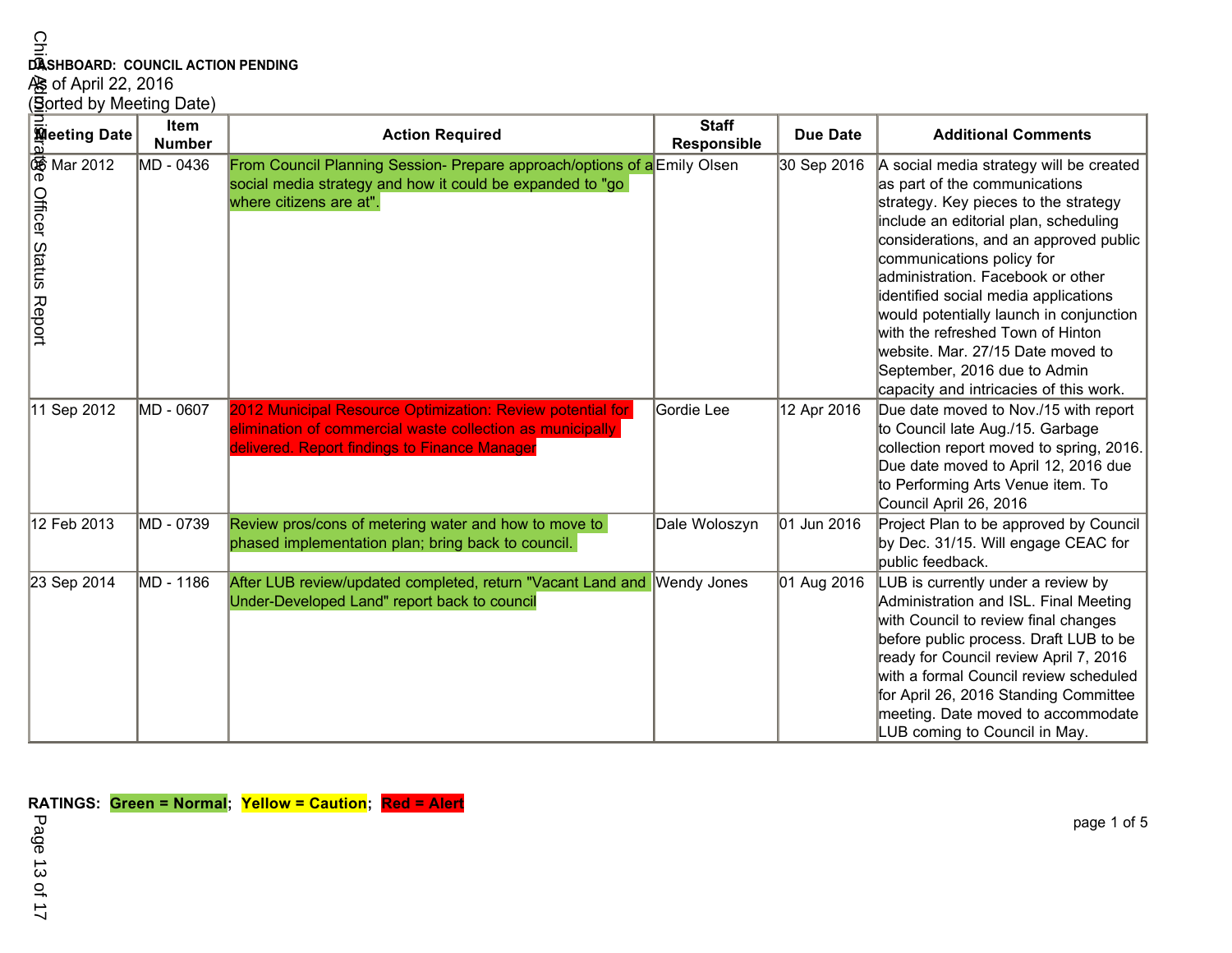| DASHBOARD: COUNCIL ACTION PENDING<br>$\frac{1}{100}$ of April 22, 2016<br>(3gorted by Meeting Date) |                              |                                                                                                                                                                                                                                                                                                                                                                                                                                                                                                                                                                                                        |                             |                 |                                                                                                                                                                                                                                                                                                                                                                                                                                                                                                                                                                                                                                                                                                                                                                        |  |  |  |  |  |  |
|-----------------------------------------------------------------------------------------------------|------------------------------|--------------------------------------------------------------------------------------------------------------------------------------------------------------------------------------------------------------------------------------------------------------------------------------------------------------------------------------------------------------------------------------------------------------------------------------------------------------------------------------------------------------------------------------------------------------------------------------------------------|-----------------------------|-----------------|------------------------------------------------------------------------------------------------------------------------------------------------------------------------------------------------------------------------------------------------------------------------------------------------------------------------------------------------------------------------------------------------------------------------------------------------------------------------------------------------------------------------------------------------------------------------------------------------------------------------------------------------------------------------------------------------------------------------------------------------------------------------|--|--|--|--|--|--|
| <b>Heeting Date</b>                                                                                 | <b>Item</b><br><b>Number</b> | <b>Action Required</b>                                                                                                                                                                                                                                                                                                                                                                                                                                                                                                                                                                                 | <b>Staff</b><br>Responsible | <b>Due Date</b> | <b>Additional Comments</b>                                                                                                                                                                                                                                                                                                                                                                                                                                                                                                                                                                                                                                                                                                                                             |  |  |  |  |  |  |
| <b>愛 Dec 2014</b><br>$\frac{Q}{\frac{38}{12}}$ Jan 2015                                             | MD - 1221                    | Opening Rec Centre on Statutory Days: Continue trial for<br>additional 2-year period; bring attendance results back to<br>Council after that time.                                                                                                                                                                                                                                                                                                                                                                                                                                                     | Laura Howarth               | 01 Dec 2016     | Designated stat holidays are being<br>trialed and results will be reported to<br>Council in December 2016.                                                                                                                                                                                                                                                                                                                                                                                                                                                                                                                                                                                                                                                             |  |  |  |  |  |  |
| <b>Status Report</b>                                                                                | MD - 1229                    | <b>Housing Funds Allocation/Municipal Affairs (4 houses):</b><br>Prepare a plan to allocate the \$1M sale proceeds.<br>SC Direction April 28, 2015 - Send a request to Municipal<br>Affairs in regards to the \$1M from sale proceeds of the<br><b>Rural and Native Housing to be applied to 1) Habitat for</b><br>Humanity; 2) Balance of funding to be applied to Hinton's<br>future contribution to the Evergreen facility upgrade; 3)<br>in the event the Evergreen Facility Upgrade is not an<br>option then the balance of the funding to be applied to<br>other projects that meet the criteria | Denise Parent               | 30 Jun 2015     | April 9/15 - Discussion with Don<br>Squires from Capital Initiatives of<br>Municipal Affairs as to project<br>proposals of the sale proceeds within<br>the Town of Hinton. He suggested that<br>Habitat would be a good proposal or<br>any project that supports attainable<br>housing. A letter is to be drafted with<br>proposals for their consideration. April<br>28/15 - Report went to Standing<br>Committee; May 4/15 - Letter<br>submitted to Housing Development MA<br>requesting transfer of funds, awaiting<br>response. Response delayed due to<br>May 5/15 Provincial election. Nov 2015<br>followed up with an email as to status.<br>Still waiting for a response. Dec/Jan<br>2016 Mayor followed up with Mike<br>Leathwood and waiting for a response. |  |  |  |  |  |  |
| 03 Feb 2015                                                                                         | MD - 1302                    | That Administration provide a similar report on development<br>permit deposits (update) within twelve months to review the<br>status of outstanding deposits.                                                                                                                                                                                                                                                                                                                                                                                                                                          | Wendy Jones                 | 03 Feb 2016     | Development deposits are now up to<br>date. Administration will present a<br>report on system changes April 26,<br>2016. Deposits all up to date - report to<br>Council May 3, 2016                                                                                                                                                                                                                                                                                                                                                                                                                                                                                                                                                                                    |  |  |  |  |  |  |

Page 14 of 17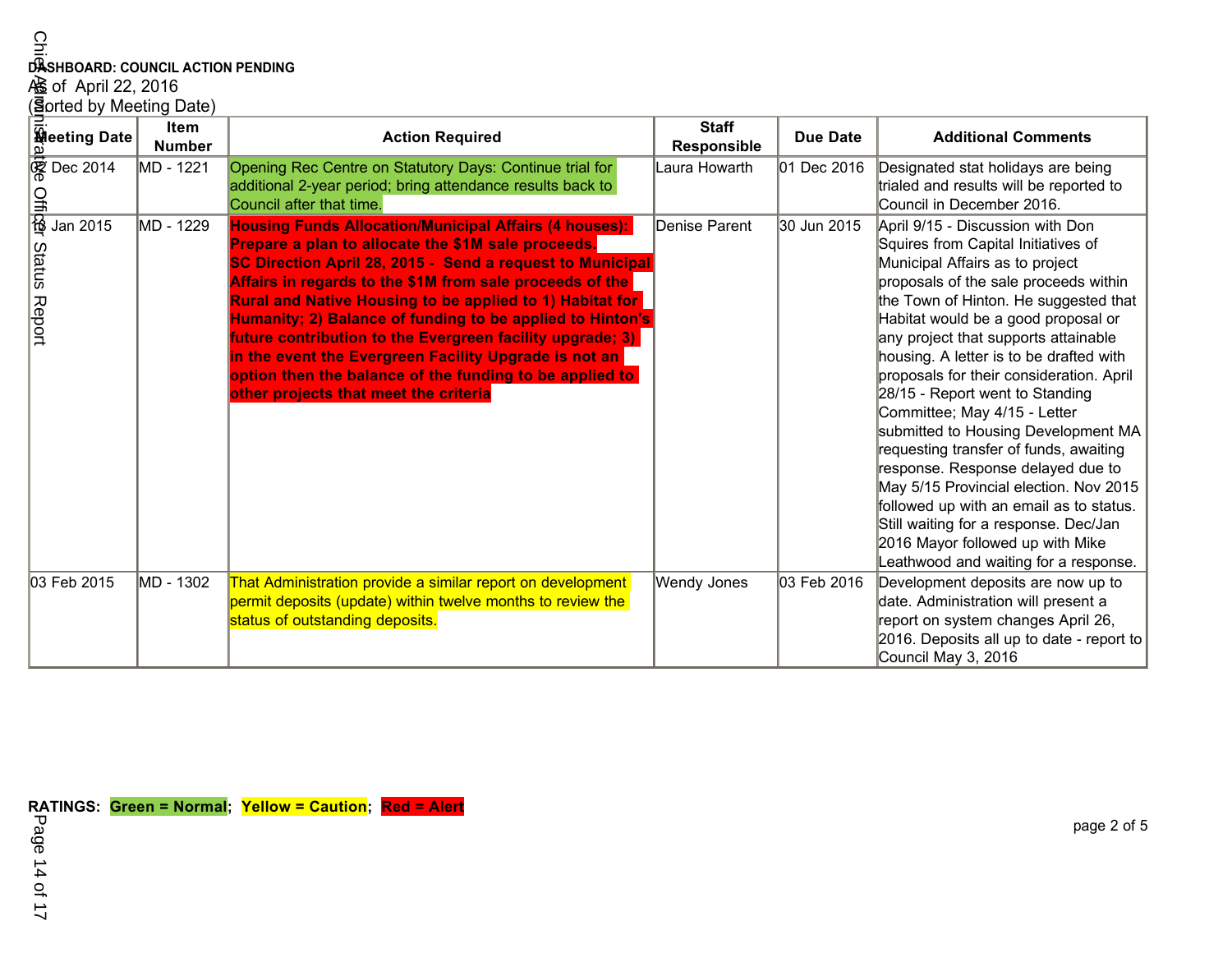| $\Omega$<br>DASHBOARD: COUNCIL ACTION PENDING<br>脸 of April 22, 2016<br>(Sorted by Meeting Date) |                       |                                                                                                                                                                                                                                            |                             |             |                                                                                                                                                                                                                                                                                                                                                                                                                                                                                                              |  |  |  |  |  |  |
|--------------------------------------------------------------------------------------------------|-----------------------|--------------------------------------------------------------------------------------------------------------------------------------------------------------------------------------------------------------------------------------------|-----------------------------|-------------|--------------------------------------------------------------------------------------------------------------------------------------------------------------------------------------------------------------------------------------------------------------------------------------------------------------------------------------------------------------------------------------------------------------------------------------------------------------------------------------------------------------|--|--|--|--|--|--|
|                                                                                                  | Item<br><b>Number</b> | <b>Action Required</b>                                                                                                                                                                                                                     | <b>Staff</b><br>Responsible | Due Date    | <b>Additional Comments</b>                                                                                                                                                                                                                                                                                                                                                                                                                                                                                   |  |  |  |  |  |  |
| <b>Speeting Date</b><br><b>Officer Status Report</b>                                             | MD - 1290             | Research all options for the mobile home parks conditions and Wendy Jones<br>issues, including roads and number of exits. Bring back to<br><b>Standing Committee.</b>                                                                      |                             | 30 Nov 2016 | Fire, Bylaw, Planning and Town<br>Manager met to discuss and evaluate<br>new strategies. The Safer Communities<br>and Neighbourhoods Act of Alberta was<br>reviewed with legal advice and the<br>findings were that this Act does will not<br>support us. Legal is aware of similar<br>issue in another community and is<br>going to review and see what approach<br>we may take. Update Aug 6/15 date<br>moved to allow for further research.<br>Moving date to November, 2016 due to<br>required research. |  |  |  |  |  |  |
| 23 Jun 2015                                                                                      | MD - 1295             | Gateway Signs: Bring back to Council information on powder<br>coating (reflective paint) and improving landscaping (zero<br>maintenance if possible) for immediate results; with a line item<br>added to the budget for long term results. | <b>Wendy Jones</b>          | 30 Mar 2016 | Looking into cost effective solutions to<br>present to Council. Report will come in<br>December, 2015. Report to Council<br>January 12, 2016 where Council<br>provided further direction on lights, flag<br>poles. Item removed from 2016 budget.<br>Further information will be brought to<br>Council in April, 2016.                                                                                                                                                                                       |  |  |  |  |  |  |
| 23 Jun 2015                                                                                      | MD - 1296             | Town Campground: Prepare "business case" to install full or<br>partial services at the campground; and/or exit strategy to get<br>out of the campground business by Jan./16.                                                               | <b>Wendy Jones</b>          | 30 Sep 2016 | Moved to Q3, 2016 (from April, 2016)<br>due to scope of work and<br>administration capacity.                                                                                                                                                                                                                                                                                                                                                                                                                 |  |  |  |  |  |  |
| 01 Sep 2015                                                                                      | MD - 1315             | Beaver Boardwalk: Prepare a brochure which includes detailed Mike Schwirtz<br>map of boardwalk; to be included in the 2016 budget.                                                                                                         |                             | 01 Jun 2016 | Plan is in place to have brochure<br>produced by end of year. Working with<br>a publisher to have brochure ready for<br>Spring, 2016. Awaiting content and<br>review                                                                                                                                                                                                                                                                                                                                         |  |  |  |  |  |  |
| 01 Sep 2015                                                                                      | MD - 1345             | Proceed with consultant to engage in a 10-year Strategic Plan Wendy Jones<br>for the Dr. Duncan Murray Recreation Centre evaluation.                                                                                                       |                             | 30 Jun 2016 | Plan is being developed.                                                                                                                                                                                                                                                                                                                                                                                                                                                                                     |  |  |  |  |  |  |

**RATINGS: Green = Normal; Yellow = Caution; Red = Alert**

Page 15 of 17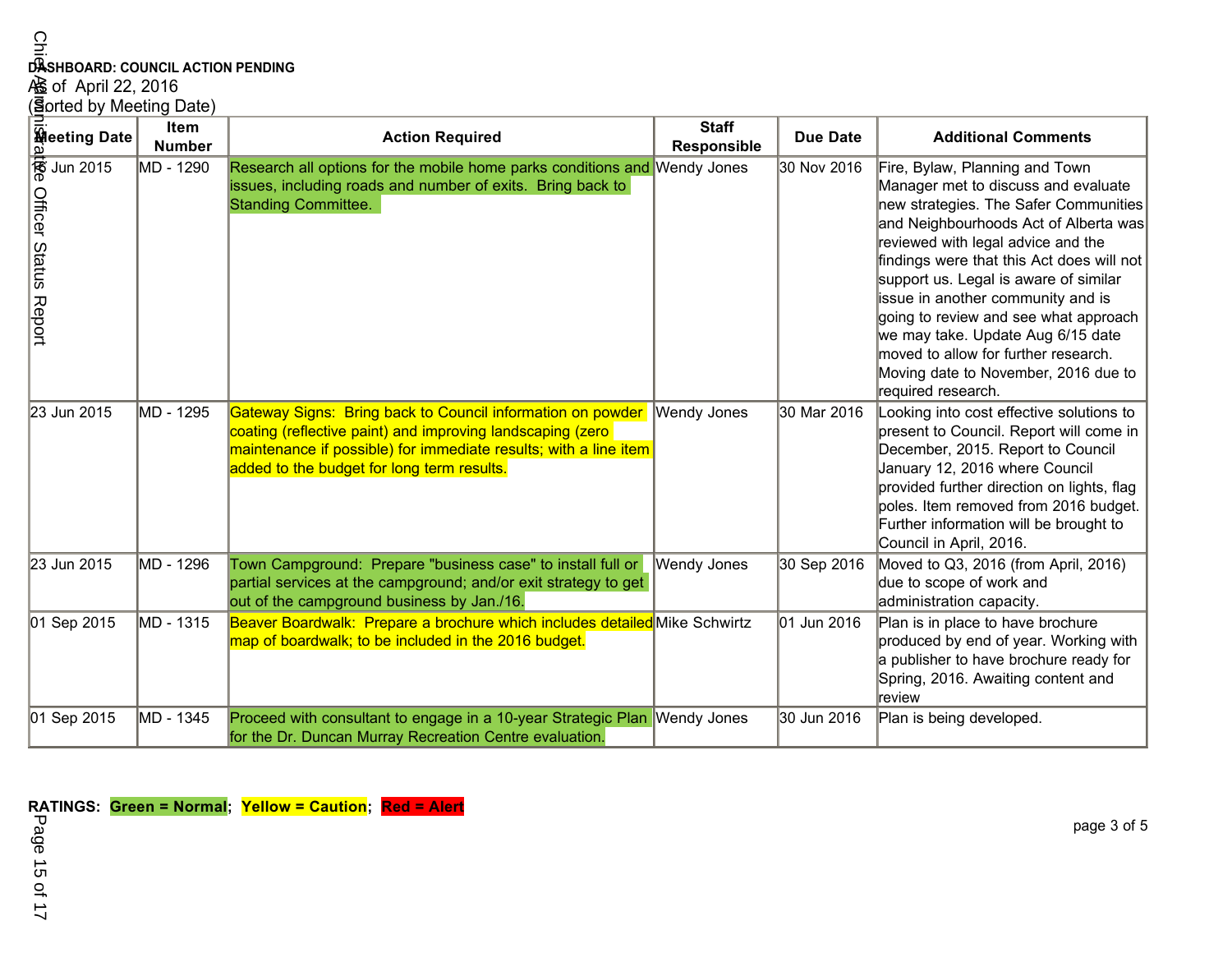| $\Omega$                                                                                                                                                                                                                                                                                                                                                    |                              |                                                                                                                                                                                                                                            |                             |                 |                                                                                                                                                                               |  |  |  |  |
|-------------------------------------------------------------------------------------------------------------------------------------------------------------------------------------------------------------------------------------------------------------------------------------------------------------------------------------------------------------|------------------------------|--------------------------------------------------------------------------------------------------------------------------------------------------------------------------------------------------------------------------------------------|-----------------------------|-----------------|-------------------------------------------------------------------------------------------------------------------------------------------------------------------------------|--|--|--|--|
| DASHBOARD: COUNCIL ACTION PENDING                                                                                                                                                                                                                                                                                                                           |                              |                                                                                                                                                                                                                                            |                             |                 |                                                                                                                                                                               |  |  |  |  |
| 心 of April 22, 2016                                                                                                                                                                                                                                                                                                                                         |                              |                                                                                                                                                                                                                                            |                             |                 |                                                                                                                                                                               |  |  |  |  |
| (3 orted by Meeting Date)                                                                                                                                                                                                                                                                                                                                   |                              |                                                                                                                                                                                                                                            |                             |                 |                                                                                                                                                                               |  |  |  |  |
| <b>Heeting Date</b>                                                                                                                                                                                                                                                                                                                                         | <b>Item</b><br><b>Number</b> | <b>Action Required</b>                                                                                                                                                                                                                     | <b>Staff</b><br>Responsible | <b>Due Date</b> | <b>Additional Comments</b>                                                                                                                                                    |  |  |  |  |
| $\frac{1}{6}$ Sep 2015                                                                                                                                                                                                                                                                                                                                      | MD - 1321                    | ATE Program and Proceeds - Investigate 2 or 3 options for<br>changing the driving behaviours at the Brookhart corner<br>location.                                                                                                          | Mike Schwirtz               | 30 Jun 2016     | Low priority at this time; preliminary<br>ideas have been generated but full<br>option and impact assessments need<br>to be done.                                             |  |  |  |  |
| $\frac{1}{100} \frac{1}{100} \cdot \frac{1}{100}$<br>$\frac{1}{100} \cdot \frac{1}{100}$<br>$\frac{1}{100} \cdot \frac{1}{100}$<br>$\frac{1}{100} \cdot \frac{1}{100}$<br>$\frac{1}{100} \cdot \frac{1}{100}$<br>$\frac{1}{100} \cdot \frac{1}{100}$<br>$\frac{1}{100} \cdot \frac{1}{100}$<br>$\frac{1}{100} \cdot \frac{1}{100}$<br>$\frac{1}{100} \cdot$ | MD - 1326                    | Develop a long term development plan for the Athabasca<br><b>Riverfront Park</b>                                                                                                                                                           | Laura Howarth               | 31 Oct 2016     | Information gathered from operating for<br>a second season / park use will be<br>taken into consideration.                                                                    |  |  |  |  |
|                                                                                                                                                                                                                                                                                                                                                             | MD - 1334                    | Develop a modest grant system to cover part of the cost of<br>going to a standardized box for a key box program.                                                                                                                           | Mike Schwirtz               | 31 Mar 2016     | Delayed due to work priorities.                                                                                                                                               |  |  |  |  |
|                                                                                                                                                                                                                                                                                                                                                             | MD - 1335                    | ncorporate terminology around the new and existing buildings<br>on the key box program for a phased in period.                                                                                                                             | Mike Schwirtz               | 31 Mar 2016     | Delayed due to work priorities.                                                                                                                                               |  |  |  |  |
| 27 Oct 2015                                                                                                                                                                                                                                                                                                                                                 | MD - 1336                    | Bring the key box bylaw to Regular Council for a decisior                                                                                                                                                                                  | Mike Schwirtz               | 31 Mar 2016     | Delayed due to work priorities.                                                                                                                                               |  |  |  |  |
| 01 Dec 2015                                                                                                                                                                                                                                                                                                                                                 | MD - 1344                    | Arts Venue Project: Advance as a full build-out costing up to<br>\$6 million with any shortfall in funding (once grants,<br>sponsorships, community fundraising etc. are maximized) to<br>be covered by a maximum \$4.5 million debenture. | Wendy Jones                 | 01 Jul 2016     | Detailed drawings with budget costing<br>is tentatively scheduled to be brought<br>to Council for review March 22, 2016.<br>Tender process is underway with June<br>21 award. |  |  |  |  |
| 15 Dec 2015                                                                                                                                                                                                                                                                                                                                                 | MD - 1356                    | Participatory Budget: Bring the topic of the participatory<br>budget forward for discussion at a Standing Committee<br>meeting by March, 2016.                                                                                             | Denise Parent               | 15 Jul 2016     | Council direction on April 5th was to<br>send PB documentation to CEAC sub<br>committee for their review and input by<br>July 15, 2016.                                       |  |  |  |  |
| 02 Feb 2016                                                                                                                                                                                                                                                                                                                                                 | MD - 1348                    | HGFAC: Administration to bring Bylaw #1085 for review at a<br>Standing Committee meeting prior to the 2016 Organizational<br>Meeting of Council.                                                                                           | Mike Schwirtz               | 05 Sep 2016     | Report will come to Council at the<br>Standing Committee meeting of<br>September 13, 2016.                                                                                    |  |  |  |  |
| 05 Apr 2016                                                                                                                                                                                                                                                                                                                                                 | MD - 1359                    | Work with the Rotary Club to bring a report back to Council<br>that identifies design and equipment impacts / costs to the<br>approved construction budget.                                                                                | Wendy Jones                 | 07 Jun 2016     | Working with theatre consultant and<br>stakeholders to develop operating<br>model.                                                                                            |  |  |  |  |
| 05 Apr 2016                                                                                                                                                                                                                                                                                                                                                 | MD - 1360                    | Send the Participatory Budget program to CEAC and request<br>an independent review by July 15, 2016.                                                                                                                                       | Denise Parent               | 15 Jul 2016     | PB has been referred to CEAC.                                                                                                                                                 |  |  |  |  |
| 19 Apr 2016                                                                                                                                                                                                                                                                                                                                                 | MD - 1361                    | Prepare a report on the Town of Hinton crosswalk flashing<br>lights One-Time project from the HGFAC recommendations<br>and bring back to Standing Committee                                                                                | Gordie Lee                  | 28 Jun 2016     |                                                                                                                                                                               |  |  |  |  |

**RATINGS: Green = Normal; Yellow = Caution; Red = Alert**

page 4 of 5